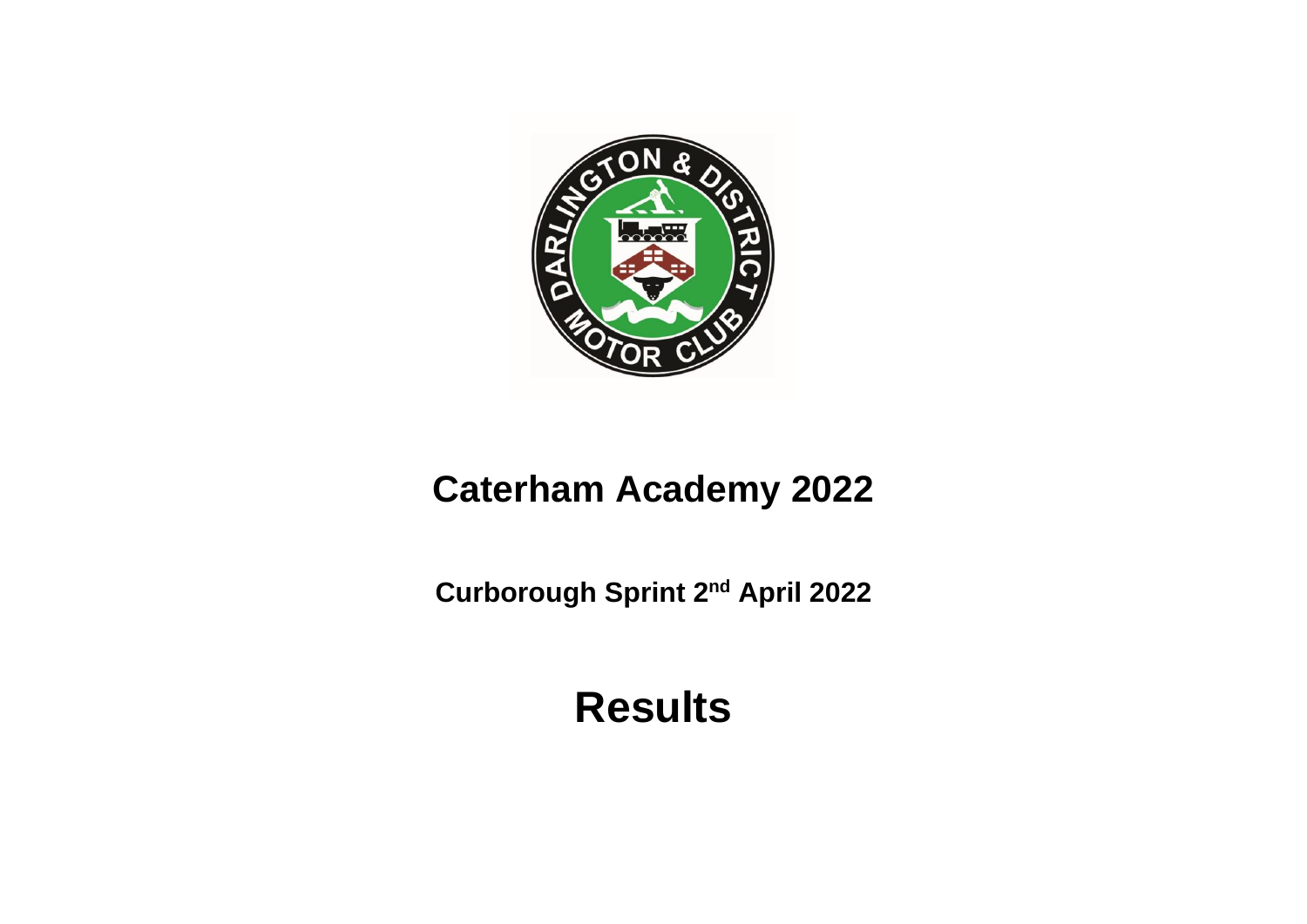#### **Caterham Academy Curborough Sprint 2nd April 2022 - Practice Runs**

**FAIL** - Failed Run **WDR** - Withdrawn



**TF** - Timing Fault

|                 |                         |                       |                    | <b>PRACTICE</b> |                    |                 |             |                          |            |                    |                          |             |                          |                         |
|-----------------|-------------------------|-----------------------|--------------------|-----------------|--------------------|-----------------|-------------|--------------------------|------------|--------------------|--------------------------|-------------|--------------------------|-------------------------|
| <b>No</b>       | <b>Name</b>             | Car                   | <b>Class Run 1</b> |                 |                    |                 |             |                          | Run 2      |                    |                          |             |                          | <b>No</b>               |
|                 |                         |                       |                    | 64'             | <b>SPLIT</b>       | <b>MPH</b>      | <b>FULL</b> | <b>MPH</b>               | 64'        | <b>SPLIT</b>       | <b>MPH</b>               | <b>FULL</b> | <b>MPH</b>               |                         |
| 3               | <b>Edward Cozzi</b>     | 2022 Caterham Academy | White              | 2.89            | 47.33              | 41              | 70.06       | 80                       | 2.62       | 44.92              | 28                       | FAIL        | 86                       | 3                       |
| 4               | Duncan Mallett          | 2022 Caterham Academy | White              | 3.04            | 45.84              | $\overline{36}$ | 63.11       | $\overline{\mathsf{TF}}$ | 2.35       | 44.04              | 36                       | 68.20       | 80                       | $\overline{\mathbf{4}}$ |
| 5               | <b>Tony Jenner</b>      | 2022 Caterham Academy | White              | 2.63            | 49.41              | $\overline{37}$ | 73.96       | 70                       | 2.61       | 46.40              | $\overline{35}$          | 69.25       | 86                       | 5                       |
| 6               | James McCullough        | 2022 Caterham Academy | White              | 3.06            | 49.28              | $\overline{35}$ | FAIL        | 66                       | 2.63       | 50.97              | $\overline{36}$          | 74.71       | 86                       | $6\phantom{1}$          |
| 8               | Ben Timmons             | 2022 Caterham Academy | White              | 2.90            | 46.48              | 39              | 68.90       | 86                       | 2.55       | 44.68              | $\overline{37}$          | 67.33       | 86                       | 8                       |
| 13              | Craig Jarvis            | 2022 Caterham Academy | White              | 2.78            | 16.92              | 14              | FAIL        | 15                       | 2.57       | 53.48              | 33                       | 78.86       | $\overline{75}$          | 13                      |
| 14              | <b>Robert Kennerley</b> | 2022 Caterham Academy | White              | 2.67            | 51.85              | $\overline{37}$ | 75.97       | 86                       | 2.54       | 47.80              | 40                       | <b>FAIL</b> | $\overline{80}$          | $\overline{14}$         |
| 17              | Matt Larbey             | 2022 Caterham Academy | White              | 2.64            | 46.14              | $\overline{37}$ | 68.47       | 80                       | 2.50       | 44.89              | $\overline{39}$          | 67.98       | $\overline{86}$          | $\overline{17}$         |
| 18              | Nicholas Thompson       | 2022 Caterham Academy | White              | 2.58            | 62.60              | 29              | <b>FAIL</b> | 86                       | 2.78       | 49.88              | $\overline{39}$          | 73.46       | 80                       | $\overline{18}$         |
| 21              | <b>Richard Harris</b>   | 2022 Caterham Academy | White              | 2.92            | 50.36              | 35              | 73.82       | 86                       | 2.54       | 46.97              | $\overline{37}$          | 70.26       | 86                       | $\overline{21}$         |
| 22              | vonel Tollemache        | 2022 Caterham Academy | White              | <b>WDR</b>      | <b>WDR</b>         | <b>WDR</b>      | <b>WDR</b>  | <b>WDR</b>               | <b>WDR</b> | <b>WDR</b>         | <b>WDR</b>               | <b>WDR</b>  | <b>WDR</b>               | $\overline{22}$         |
| 28              | <b>Nick Bryant</b>      | 2022 Caterham Academy | White              | 2.82            | 58.56              | 39              | FAIL        |                          | 2.64       | 47.70              | 39                       | 71.09       | 80                       | 28                      |
| 33              | Hugo Fitzgerald         | 2022 Caterham Academy | White              | 2.48            | 54.80              | 40              | 80.02       | 80                       | 2.57       | 49.31              | 40                       | 73.01       | 80                       | 33                      |
| $\overline{36}$ | <b>Charles Rawlins</b>  | 2022 Caterham Academy | White              | 2.69            | 51.47              | $\overline{36}$ | 74.97       | 86                       | 2.68       | 51.73              | 39                       | 74.51       | $\overline{86}$          | 36                      |
| 44              | <b>Robert Lowe</b>      | 2022 Caterham Academy | White              | 2.67            | 49.33              | 40              | 72.44       | 86                       | 2.96       | 47.50              | 39                       | 70.54       | $\overline{86}$          | 44                      |
| 49              | Graham Finlayson        | 2022 Caterham Academy | White              | 2.64            | 31.75              | <b>FAIL</b>     | FAIL        | <b>FAIL</b>              | 2.44       | 48.23              | $\overline{37}$          | 71.74       | 80                       | 49                      |
| 63              | Charles Hazelwood       | 2022 Caterham Academy | White              | 2.96            | 48.84              | $\overline{37}$ | FAIL        | 86                       | 2.41       | 48.74              | 39                       | 72.58       | 86                       | 63                      |
| 65              | Solomon Rogers          | 2022 Caterham Academy | White              | 2.86            | 49.77              | $\overline{39}$ | 73.54       | 80                       | 2.87       | 48.08              | $\overline{33}$          | 71.26       | 86                       | 65                      |
| 66              | Oliver Kibblewhite      | 2022 Caterham Academy | White              | 2.81            | 52.18              | $\overline{37}$ | 76.30       | 86                       | 2.67       | 48.75              | $\overline{35}$          | 72.05       | 86                       | 66                      |
| 71              | David Proctor           | 2022 Caterham Academy | White              | 2.47            | $\overline{51.13}$ | $\overline{37}$ | 76.02       | 80                       | 2.45       | 48.13              | $\overline{37}$          | 72.44       | $\overline{70}$          | $\overline{71}$         |
| 80              | Michael (Mikey) Clark   | 2022 Caterham Academy | White              | 2.63            | 52.67              | $\overline{37}$ | 77.26       | 75                       | 2.57       | 50.29              | $\overline{36}$          | 74.73       | 80                       | 80                      |
| $\overline{87}$ | Henry Littlejohn        | 2022 Caterham Academy | White              | 2.69            | 52.47              | $\overline{37}$ | 77.00       | $\overline{75}$          | 2.64       | <b>FAIL</b>        | FAIL                     | <b>FAIL</b> | FAIL                     | $\overline{87}$         |
| 88              | <b>Ryan Wilby</b>       | 2022 Caterham Academy | White              | 2.89            | 48.68              | $\overline{36}$ | 72.47       | 86                       | 2.65       | 45.24              | $\overline{37}$          | 68.13       | 86                       | 88                      |
| 89              | <b>Tom McEwing</b>      | 2022 Caterham Academy | White              | 2.80            | 45.88              | 39              | 68.04       | 86                       | 2.47       | 17.97              | $\overline{\mathsf{TF}}$ | 66.61       | TF                       | 89                      |
| $\overline{2}$  | <b>Matthias Steeg</b>   | 2022 Caterham Academy | Green              | 2.66            | <b>FAIL</b>        | <b>FAIL</b>     | FAIL        | <b>FAIL</b>              | 2.71       | $\overline{48.21}$ | $\overline{36}$          | 72.23       | 80                       | $\overline{\mathbf{2}}$ |
| 10              | Simon Smith             | 2022 Caterham Academy | Green              | 2.91            | 52.59              | $\overline{33}$ | 77.71       | $\overline{75}$          | 2.58       | 51.02              | $\overline{34}$          | 75.48       | $\overline{70}$          | $\overline{10}$         |
| 11              | <b>Ravi Patel</b>       | 2022 Caterham Academy | Green              | 2.61            | 49.98              | 39              | 73.40       | 86                       | 2.62       | 58.74              | $\overline{37}$          | 82.49       | 86                       | $\overline{11}$         |
| 15              | <b>Stephen Trinder</b>  | 2022 Caterham Academy | Green              | 2.78            | 56.38              | $\overline{33}$ | 82.39       | $\overline{70}$          | 2.55       | 15.02              | 45                       | <b>FAIL</b> | 9                        | $\overline{15}$         |
| 19              | William Jarvis          | 2022 Caterham Academy | Green              | 2.81            | 56.04              | $\overline{36}$ | 81.56       | 80                       | 3.00       | 2.79               | $\overline{\mathsf{TF}}$ | 75.47       | $\overline{\mathsf{TF}}$ | 19                      |
| 20              | James Emson             | 2022 Caterham Academy | Green              | 2.81            | 50.06              | $\overline{37}$ | 74.00       | 86                       | 2.57       | 49.41              | $\overline{37}$          | 73.14       | $\overline{80}$          | $\overline{20}$         |
| 23              | Gary Cross              | 2022 Caterham Academy | Green              | 2.65            | 58.90              | $\overline{32}$ | 86.65       | 62                       | 2.55       | 53.86              | 36                       | 79.27       | $\overline{80}$          | $\overline{23}$         |
| $\overline{24}$ | Mike Weightman          | 2022 Caterham Academy | Green              | <b>WDR</b>      | <b>WDR</b>         | <b>WDR</b>      | <b>WDR</b>  | <b>WDR</b>               | <b>WDR</b> | <b>WDR</b>         | <b>WDR</b>               | <b>WDR</b>  | <b>WDR</b>               | 24                      |
| 29              | Rrutuj Patki            | 2022 Caterham Academy | Green              | 2.68            | 53.08              | $\overline{35}$ | 77.66       | $\overline{75}$          | 2.55       | 49.23              | $\overline{37}$          | 72.53       | $\overline{\mathsf{TF}}$ | 29                      |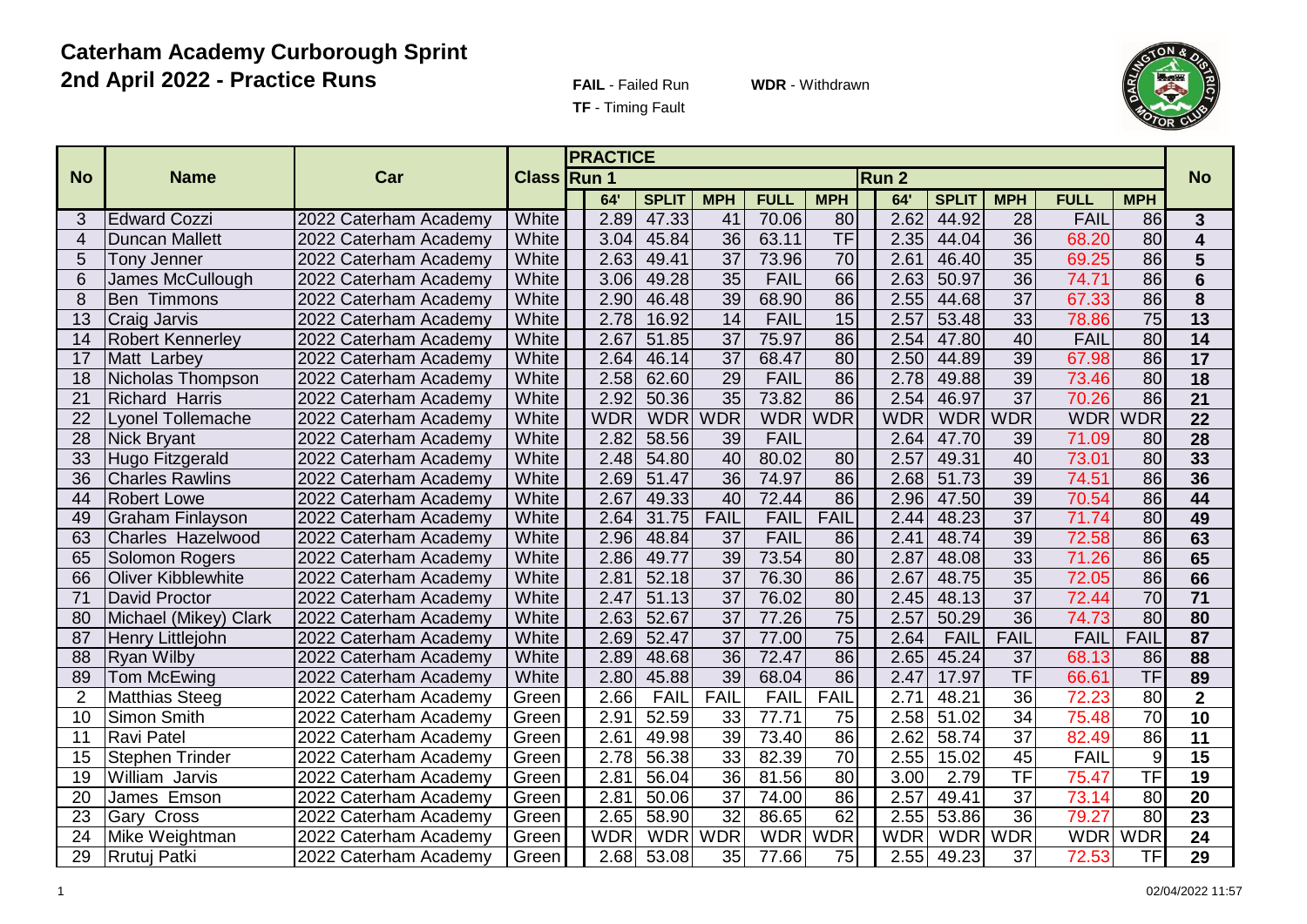#### **Caterham Academy Curborough Sprint 2nd April 2022 - Practice Runs**

**FAIL** - Failed Run **WDR** - Withdrawn



**TF** - Timing Fault

|           |                      |                       |       | <b>PRACTICE</b>             |      |              |                 |             |             |  |      |              |                 |             |            |    |
|-----------|----------------------|-----------------------|-------|-----------------------------|------|--------------|-----------------|-------------|-------------|--|------|--------------|-----------------|-------------|------------|----|
| <b>No</b> | <b>Name</b>          | Car                   |       | <b>Class Run 1</b><br>Run 2 |      |              |                 |             |             |  |      |              |                 |             |            |    |
|           |                      |                       |       |                             | 64'  | <b>SPLIT</b> | <b>MPH</b>      | <b>FULL</b> | <b>MPH</b>  |  | 64'  | <b>SPLIT</b> | <b>MPH</b>      | <b>FULL</b> | <b>MPH</b> |    |
| 31        | Andrew Bailey        | 2022 Caterham Academy | Green |                             | 2.68 | 51.71        | 35 <sub>1</sub> | 75.50       | 80          |  | 2.60 | 47.91        | <b>TFI</b>      | 70.84       | <b>TF</b>  | 31 |
| 42        | Neil Warnock         | 2022 Caterham Academy | Green |                             | 2.69 | 48.31        | 36              | 71.64       | 80          |  | 2.81 | 48.19        | TF              | 71.11       | ΤF         | 42 |
| 55        | Guy Crossman         | 2022 Caterham Academy | Green |                             | 2.84 | 48.79        | 37              | 72.98       | 80          |  | 2.35 | 9.79         | TF              | 70.45       | ΤF         | 55 |
| 57        | <b>Brijesh Patel</b> | 2022 Caterham Academy | Green |                             | 2.60 | 58.98        | 36              | <b>FAIL</b> | 59          |  | 2.42 | 55.72        | 36              | 81.46       | 80         | 57 |
| 60        | Mark Soden           | 2022 Caterham Academy | Green |                             | 2.46 | 49.09        | 37              | 72.91       | 80          |  | 2.43 | 48.52        | <b>TFI</b>      | 71.97       | TF.        | 60 |
| 68        | Darren Butler        | 2022 Caterham Academy | Green |                             | 2.66 | 47.35        | 39              | 70.74       | 80          |  | 2.67 | 47.08        | <b>TFI</b>      | 69.80       | TF.        | 68 |
| 70        | Simon Sabin          | 2022 Caterham Academy | Green |                             | 2.73 | 49.47        | 30 <sup>1</sup> | <b>FAIL</b> | 80          |  | 2.77 | 49.19        | <b>TF</b>       | 73.10       | TF         | 70 |
| 72        | <b>Toby Ballard</b>  | 2022 Caterham Academy | Green |                             | 2.85 | $0.90\,$     | <b>FAIL</b>     | FAIL        | <b>FAIL</b> |  | 2.72 | 10.78        | TF              | <b>FAIL</b> | ΤF         | 72 |
| 76        | Geoff Sullivan       | 2022 Caterham Academy | Green |                             | 2.81 | 51.91        | 28              | 76.64       | 80          |  | 3.08 | 9.16         | TF              | <b>FAIL</b> | TF         | 76 |
| 77        | Harvey Lawrence      | 2022 Caterham Academy | Green |                             | 2.89 | 50.56        | 40              | <b>FAIL</b> | 80          |  | 2.92 | 47.37        | TF              | 70.52       | TF         | 77 |
| 83        | Iain Hibbert         | 2022 Caterham Academy | Green |                             | 2.52 | 49.02        | 39              | 72.63       | 80          |  | 2.92 | 4.16         | TF <sub>I</sub> | 71.67       | TF.        | 83 |
| 86        | <b>Andy Denny</b>    | 2022 Caterham Academy | Green |                             | 2.89 | 51.62        | 36 <sup>1</sup> | 75.73       | 80          |  | 2.83 | 52.25        | TF <sub>1</sub> | 76.42       | TF.        | 86 |
| 93        | <b>Craig Boyle</b>   | 2022 Caterham Academy | Green |                             | 2.88 | 47.97        | 37              | 71.26       | 86          |  | 2.87 | 47.81        | <b>TFI</b>      | 70.82       | TF.        | 93 |
| 99        | Daniel Hope          | 2022 Caterham Academy | Green |                             | 2.75 | 47.88        | 40              | 70.92       | 86          |  | 2.97 | 47.07        | <b>TFI</b>      | 70.21       | TF         | 99 |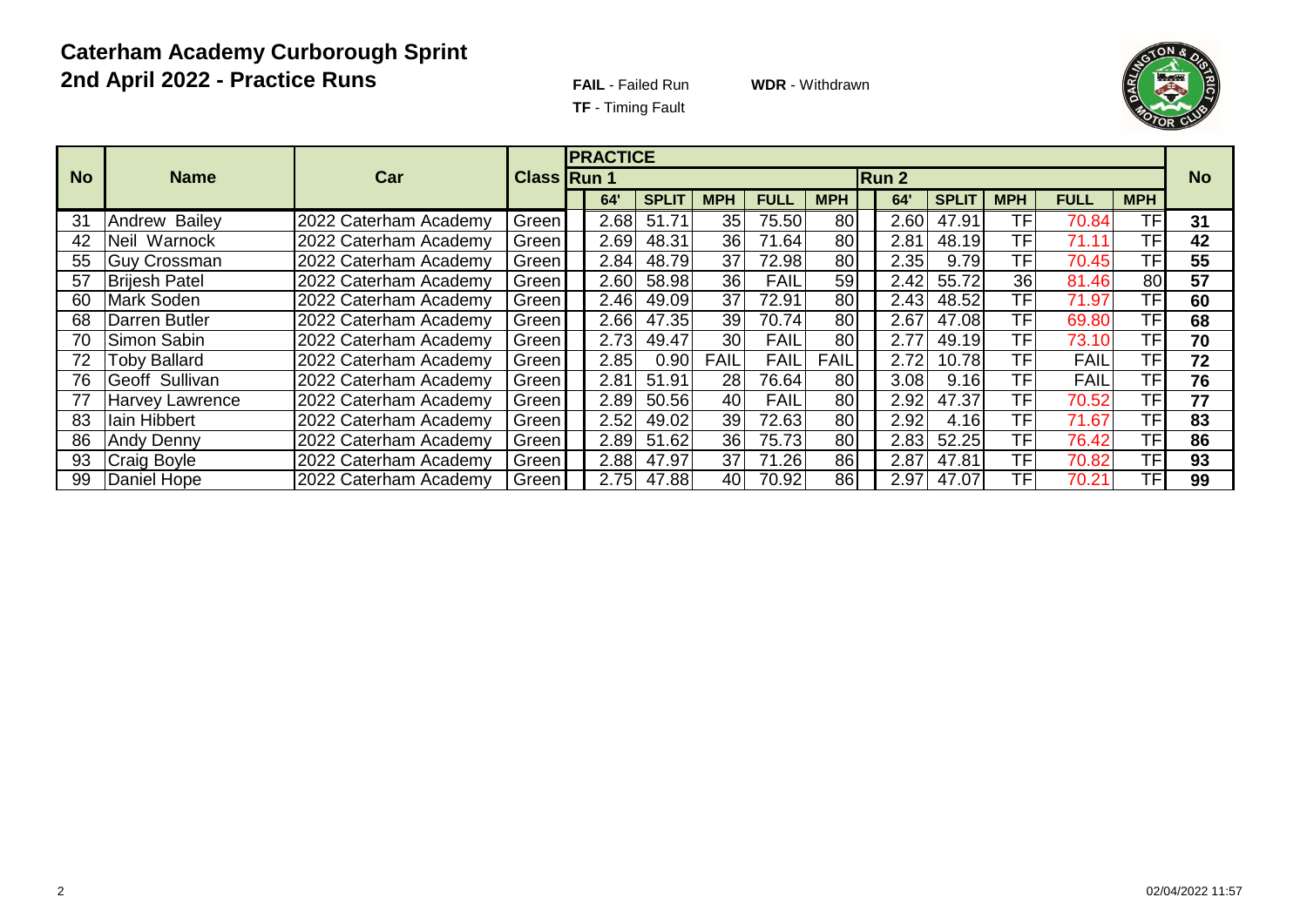| 2nd April 2022 - Timed Runs<br>Quickest |                                      |                                                |                |                     |                 |  |                           |                          |                        |                |                          | FAIL - Failed Run WDR - Withdrawn |                | $\widetilde{\mathbb{E}}$ | ElC            |                          |                |                                 |
|-----------------------------------------|--------------------------------------|------------------------------------------------|----------------|---------------------|-----------------|--|---------------------------|--------------------------|------------------------|----------------|--------------------------|-----------------------------------|----------------|--------------------------|----------------|--------------------------|----------------|---------------------------------|
|                                         |                                      |                                                |                |                     |                 |  | <b>Fastest</b>            |                          |                        |                |                          | <b>TF</b> - Timing Fault          |                |                          |                |                          |                |                                 |
|                                         |                                      |                                                |                |                     |                 |  | Penalty                   |                          |                        |                |                          | Results Adj Applied / Required    |                |                          |                |                          |                |                                 |
|                                         |                                      |                                                |                | <b>RESULTS</b>      |                 |  | <b>TIMED</b>              |                          |                        |                |                          |                                   |                |                          |                |                          | <b>BEST</b>    |                                 |
| <b>No</b>                               | <b>Name</b>                          | Car                                            | <b>Class</b>   |                     |                 |  | Run 1                     |                          |                        |                |                          | Run <sub>2</sub>                  |                |                          |                |                          | <b>TIMED</b>   | <b>No</b>                       |
|                                         |                                      |                                                |                | <b>Class</b>        | <b>All</b>      |  | 64'                       | <b>SPLIT</b>             | <b>MPH</b>             | <b>FULL</b>    | <b>MPH</b>               | 64'                               | <b>SPLIT</b>   | <b>MPH</b>               | <b>FULL</b>    | <b>MPH</b>               | 1&2            |                                 |
| 3                                       | <b>Edward Cozzi</b>                  | 2022 Caterham Academy                          | White          | 5                   | $\overline{6}$  |  | 2.64                      | 45.42                    | 39                     | 67.95          | 86                       | 2.59                              | 44.62          | 39                       | FAIL           | 80                       | 67.95          | $\overline{3}$                  |
| $\overline{4}$                          | <b>Duncan Mallett</b>                | 2022 Caterham Academy                          | White          | $\overline{23}$     | 45              |  | 2.69                      | 46.12                    | 37                     | FAIL           | 86                       | 2.50                              | 10.08          | TF                       | FAIL           | $\overline{\mathsf{TF}}$ |                | 4                               |
| 5                                       | Tony Jenner                          | 2022 Caterham Academy                          | White          | 8                   | 14              |  | 2.61                      | 46.49                    | 37                     | 69.01          | 86                       | 2.55                              | 47.73          | 37                       | 70.38          | 86                       | 69.01          | $\overline{5}$                  |
| $6\phantom{1}6$                         | James McCullough                     | 2022 Caterham Academy                          | White          | $\overline{17}$     | $\overline{30}$ |  | 2.79                      | 48.55                    | 35                     | 71.83          | 86                       | 2.63                              | 47.83          | 19                       | <b>FAIL</b>    | TF                       | 71.83          | 6                               |
| $\overline{8}$                          | Ben Timmons                          | 2022 Caterham Academy                          | White          | $\overline{\omega}$ | 3               |  | 2.53                      | 44.89                    | 37                     | 67.13          | 86                       | 2.64                              | 44.52          | 37                       | 67.27          | 86                       | 67.13          | $\overline{8}$                  |
| $\overline{13}$                         | Craig Jarvis                         | 2022 Caterham Academy                          | White          | $\overline{22}$     | 44              |  | 2.46                      | 52.17                    | 33                     | 86.14          | $\overline{\mathsf{TF}}$ | 2.64                              | 54.51          | 33                       | 80.07          | 80                       | 80.07          | $\overline{13}$                 |
| 14                                      | <b>Robert Kennerley</b>              | 2022 Caterham Academy                          | White          | 13                  | $\overline{21}$ |  | 2.68                      | 20.01                    | TF                     | 82.54          | $\overline{\text{TF}}$   | 2.69                              | TF             | $\overline{\mathsf{TF}}$ | 69.91          | $\overline{\mathsf{TF}}$ | 69.91          | 14                              |
| 17                                      | Matt Larbey                          | 2022 Caterham Academy                          | White          | $\overline{2}$      | $\overline{2}$  |  | 2.48                      | 44.18                    | 39                     | 66.40          | 86                       | 2.66                              | 44.06          | 39                       | 66.15          | 86                       | 66.15          | $\overline{17}$                 |
| 18                                      | Nicholas Thompson                    | 2022 Caterham Academy                          | White          | $\overline{20}$     | $\overline{38}$ |  | 3.33                      | 68.34                    | 37                     | FAIL           | 86                       | 2.64                              | 49.97          | $\overline{37}$          | 73.71          | 86                       | 73.71          | $\overline{18}$                 |
| $\overline{21}$                         | <b>Richard Harris</b>                | 2022 Caterham Academy                          | White          | $\overline{6}$      | $\overline{8}$  |  | 2.49                      | 45.82                    | 39                     | 68.33          | 86                       | 2.78                              | 45.16          | $\overline{36}$          | FAIL           | 86                       | 68.33          | $\overline{21}$                 |
| $\overline{22}$                         | <b>Lyonel Tollemache</b>             | 2022 Caterham Academy                          | White          | $\overline{23}$     | 45              |  | WDR                       | <b>WDR</b>               | <b>WDR</b>             | <b>WDR</b>     | <b>WDR</b>               | <b>WDR</b>                        | <b>WDR</b>     | <b>WDR</b>               | <b>WDR</b>     | <b>WDR</b>               |                | $\overline{22}$                 |
| 28                                      | <b>Nick Bryant</b>                   | 2022 Caterham Academy                          | White          | 10                  | 16              |  | 2.78                      | 46.30                    | $\overline{34}$        | 69.31          | 86                       | 2.61                              | 46.09          | 35                       | FAIL           | 86                       | 69.31          | 28                              |
| 33                                      | Hugo Fitzgerald                      | 2022 Caterham Academy                          | White          | 18                  | 33              |  | 2.50                      | 48.75                    | 39                     | 72.54          | 80                       | 2.45                              | 48.52          | 40                       | 72.00          | 86                       | 72.00          | 33                              |
| 36                                      | <b>Charles Rawlins</b>               | 2022 Caterham Academy                          | White          | 16                  | 29              |  | 2.73                      | $\overline{\mathsf{TF}}$ | $\overline{\text{TF}}$ | FAIL           | $\overline{\mathsf{TF}}$ | 2.71                              | 48.15          | 34                       | 71.60          | 80                       | 71.60          | 36                              |
| 44                                      | <b>Robert Lowe</b>                   | 2022 Caterham Academy                          | White          | $\overline{7}$      | $\overline{12}$ |  | TF                        | 46.22                    | 37                     | 68.91          | 86                       | 2.83                              | 46.40          | 37                       | 68.96          | 86                       | 68.91          | 44                              |
| 49                                      | <b>Graham Finlayson</b>              | 2022 Caterham Academy                          | White          | 12                  | $\overline{20}$ |  | 2.52                      | 46.68                    | $\overline{37}$        | 69.91          | 80                       | 2.63                              | 47.31          | 39                       | 70.58          | 80                       | 69.91          | 49                              |
| 63                                      | Charles Hazelwood                    | 2022 Caterham Academy                          | White          | 15                  | $\overline{27}$ |  | 2.57                      | 47.40                    | 36                     | 70.80          | 86                       | 2.72                              | 48.27          | $\overline{35}$          | 71.66          | 86                       | 70.80          | 63                              |
| 65                                      | Solomon Rogers                       | 2022 Caterham Academy                          | White          | 11                  | 18              |  | 2.81                      | 49.03                    | $\overline{35}$        | 72.51          | 80                       | 2.81                              | 48.46          | 37                       | 71.76          | 86                       | 69.54          | 65                              |
| 66                                      | Oliver Kibblewhite                   | 2022 Caterham Academy                          | White          | 14                  | $\overline{25}$ |  | 2.69                      | 48.92                    | 39                     | 72.19          | 86                       | 2.57                              | 47.40          | 36                       | 70.77          | 80                       | 70.77          | 66                              |
| $\overline{71}$                         | David Proctor                        | 2022 Caterham Academy                          | White          | $\overline{21}$     | 41              |  | 2.66                      | 37.41                    | TF                     | 74.67          | TF                       | 2.54                              | 50.33          | 39                       | 74.63          | 80                       | 74.63          | $\overline{71}$                 |
| 80                                      | Michael (Mikey) Clark                | 2022 Caterham Academy                          | White          | 19                  | $\overline{37}$ |  | 2.64                      | 49.68                    | 36                     | 73.60          | 86                       | 2.55                              | 50.08          | 36                       | 73.90          | 86                       | 73.60          | $\overline{80}$                 |
| 87                                      | Henry Littlejohn                     | 2022 Caterham Academy                          | White          | 9                   | 15              |  | 2.67                      | 46.83                    | 36                     | 70.23          | 70                       | 2.32                              | 46.12          | $\overline{34}$          | 69.25          | 80                       | 69.25          | 87                              |
| 88                                      | <b>Ryan Wilby</b>                    | 2022 Caterham Academy                          | White          | $\overline{4}$      | $\overline{4}$  |  | 2.67                      | 45.52                    | 39                     | <b>FAIL</b>    | 86                       | 2.68<br>2.74                      | 45.10          | $\overline{35}$<br>36    | 67.43          | 86<br>86                 | 67.43<br>65.93 | 88<br>89                        |
| 89                                      | <b>Tom McEwing</b>                   | 2022 Caterham Academy                          | White          |                     |                 |  | 2.68                      | 44.47                    | $\overline{37}$        | 66.48          | 86                       |                                   | 43.85          |                          | 65.93          |                          | 72.03          |                                 |
| $\overline{2}$                          | <b>Matthias Steeg</b><br>Simon Smith | 2022 Caterham Academy                          | Green          | 16<br>13            | 34<br>28        |  | 2.76                      | 47.80<br>47.72           | 34<br>37               | 72.33          | 80<br>80                 | 2.96<br>2.79                      | 48.26<br>48.66 | 35<br>35                 | 72.03<br>72.48 | 80<br>80                 | 70.96          | $\mathbf{2}$<br>$\overline{10}$ |
| 10<br>11                                | <b>Ravi Patel</b>                    | 2022 Caterham Academy                          | Green          | $\overline{5}$      | 11              |  | 2.69<br>2.81              | 47.31                    | 37                     | 70.96<br>70.09 | 86                       | 2.58                              |                | 37                       |                | 86                       | 68.57          | $\overline{11}$                 |
| 15                                      | <b>Stephen Trinder</b>               | 2022 Caterham Academy<br>2022 Caterham Academy | Green          | $\overline{22}$     | 43              |  | 2.87                      | 54.08                    | 36                     | 79.01          | 70                       | 2.87                              | 46.02<br>53.51 | 36                       | 68.57<br>77.99 | 75                       | 77.99          | $\overline{15}$                 |
| 19                                      | William Jarvis                       | 2022 Caterham Academy                          | Green<br>Green | 21                  | 42              |  | 2.51                      | 51.17                    | 35                     | 76.87          | 75                       | 2.93                              | 53.45          | 35                       | 79.20          | 75                       | 76.87          | 19                              |
| 20                                      | James Emson                          | 2022 Caterham Academy                          | Green          | 17                  | 35              |  | 2.60                      | 49.33                    | 37                     | 72.56          | 86                       | 2.58                              | 49.02          | 37                       | 72.33          | 80                       | 72.33          | $\overline{20}$                 |
| $\overline{23}$                         | Gary Cross                           | 2022 Caterham Academy                          | Green          | $\overline{20}$     | 40              |  | 2.62                      | 51.04                    | 36                     | 76.15          | 62                       | 2.58                              | 50.02          | 36                       | 74.28          | 86                       | 74.28          | $\overline{23}$                 |
| 24                                      | Mike Weightman                       | 2022 Caterham Academy                          | Green          | 23                  | 45              |  | $\overline{\textsf{WDR}}$ | <b>WDR</b>               | <b>WDR</b>             | <b>WDR</b>     | <b>WDR</b>               | <b>WDR</b>                        |                | WDR WDR                  |                | <b>WDR</b> WDR           |                | $\overline{24}$                 |
| 29                                      | Rrutuj Patki                         | 2022 Caterham Academy                          | Green          |                     | 5               |  | 2.44                      | 47.85                    | 40                     | 70.67          | 86                       | <b>TF</b>                         | 45.62          | 36                       | 67.93          | 80                       | 67.93          | 29                              |
| 31                                      | <b>Andrew Bailey</b>                 | 2022 Caterham Academy                          | Green          | 12                  | 26              |  | 2.81                      | 47.64                    | 36                     | 70.79          | 86                       | $\overline{\mathsf{TF}}$          | 51.50          | 29                       | 75.63          | 80                       | 70.79          | 31                              |
| 42                                      | Neil Warnock                         | 2022 Caterham Academy                          | Green          | $\,6$               | 13              |  | 2.67                      | 46.97                    | 37                     | 69.96          | 80                       | $\overline{\text{TF}}$            | 46.21          | 34                       | 68.96          | 80                       | 68.96          | 42                              |
| 55                                      | <b>Guy Crossman</b>                  | 2022 Caterham Academy                          | Green          | 15                  | 32              |  | 2.65                      | 61.75                    | 36                     | 85.88          | 86                       | $\overline{\mathsf{TF}}$          | 48.29          | 36                       | 71.96          | 86                       | 71.96          | 55                              |
| 57                                      | <b>Brijesh Patel</b>                 | 2022 Caterham Academy                          | Green          | 18                  | 36              |  | 2.85                      | 53.08                    | 40                     | 76.90          | 80                       | 2.40                              | 48.56          | $\overline{27}$          | 72.78          | 80                       | 72.78          | 57                              |
| 60                                      | Mark Soden                           | 2022 Caterham Academy                          | Green          | $\overline{14}$     | 31              |  | 2.57                      | 48.67                    | 37                     | 71.92          | 86                       | <b>TF</b>                         | 48.37          | $\overline{35}$          | 71.84          | 86                       | 71.84          | 60                              |
| 68                                      | Darren Butler                        | 2022 Caterham Academy                          | Green          | $\overline{4}$      | 10              |  | 2.60                      | 45.89                    | 37                     | 68.59          | 86                       | $\overline{\text{TF}}$            | 45.84          | 37                       | 68.56          | 86                       | 68.56          | 68                              |
| $\overline{70}$                         | Simon Sabin                          | 2022 Caterham Academy                          | Green          | 9                   | $\overline{22}$ |  | 2.63                      | 48.32                    | 39                     | 71.89          | 80                       | TF                                | 46.96          | $\overline{37}$          | 70.12          | 80                       | 70.12          | $\overline{70}$                 |
|                                         |                                      |                                                |                |                     |                 |  |                           |                          |                        |                |                          |                                   |                |                          |                |                          |                |                                 |

GION & O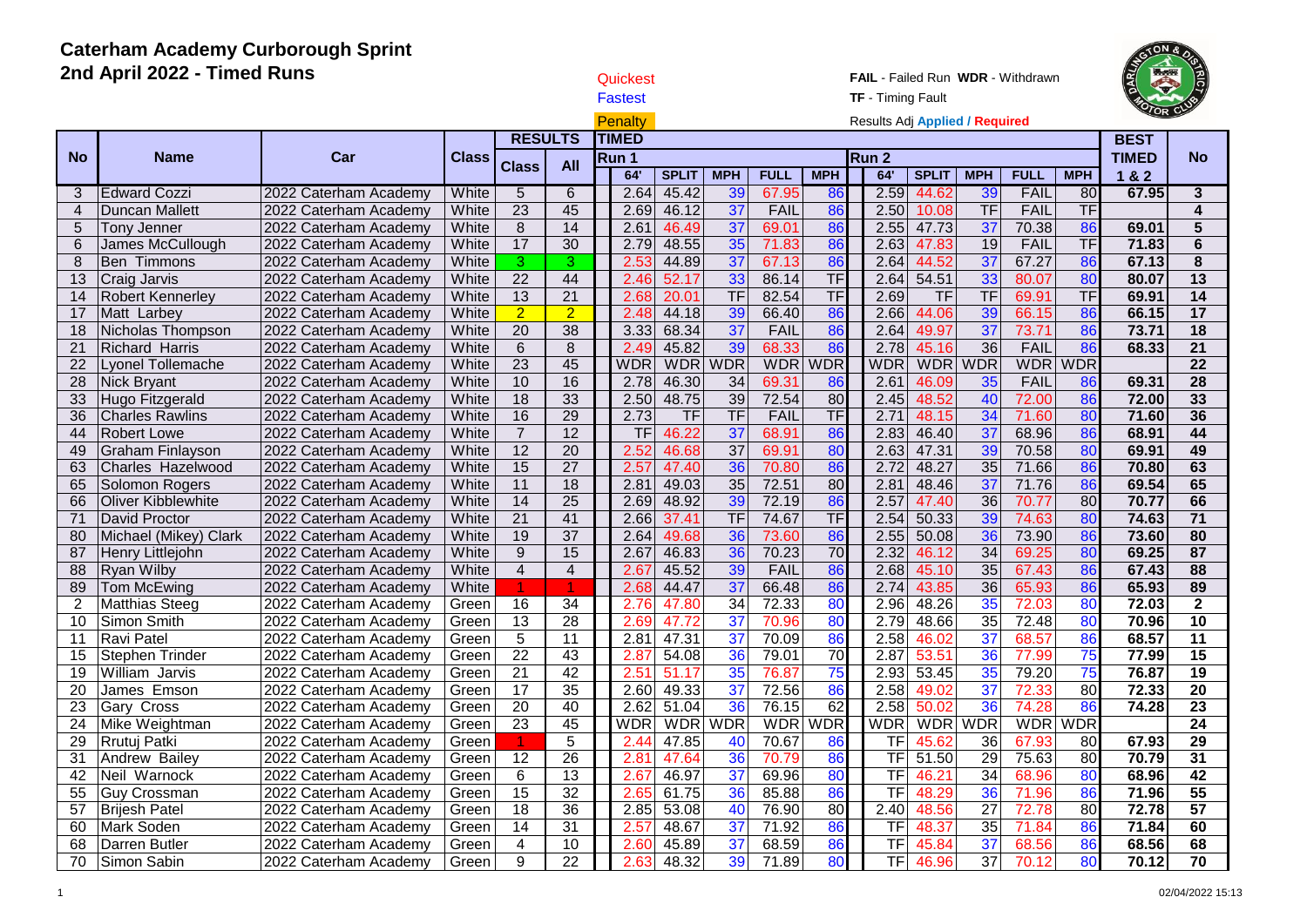| 2nd April 2022 - Timed Runs<br><b>Penalty</b> |                       |                       |       |                |     |  |              | <b>Quickest</b> |                 |             |            | <b>FAIL</b> - Failed Run <b>WDR</b> - Withdrawn<br><b>TF</b> - Timing Fault<br>Results Adj Applied / Required |                 |              |                 |             |            | $\begin{pmatrix} \frac{1}{2} \\ \frac{1}{2} \end{pmatrix}$<br>DARL |           |  |
|-----------------------------------------------|-----------------------|-----------------------|-------|----------------|-----|--|--------------|-----------------|-----------------|-------------|------------|---------------------------------------------------------------------------------------------------------------|-----------------|--------------|-----------------|-------------|------------|--------------------------------------------------------------------|-----------|--|
| <b>No</b>                                     | <b>Name</b>           | Car                   | Class | <b>RESULTS</b> |     |  | <b>TIMED</b> |                 |                 |             |            |                                                                                                               |                 |              |                 |             |            | <b>BEST</b><br><b>TIMED</b>                                        | <b>No</b> |  |
|                                               |                       |                       |       | <b>Class</b>   | All |  | Run 1<br>64  | <b>SPLIT</b>    | <b>MPH</b>      | <b>FULL</b> | <b>MPH</b> | Run 2                                                                                                         | 64'             | <b>SPLIT</b> | <b>MPH</b>      | <b>FULL</b> | <b>MPH</b> | 82                                                                 |           |  |
| 72                                            | <b>Toby Ballard</b>   | 2022 Caterham Academy | Green | 10             | 23  |  | 2.52         | 47.52           | 37              | 70.81       | 861        |                                                                                                               | TF              | 47.26        | 37              | 70.28       | 80         | 70.28                                                              | 72        |  |
| 76                                            | <b>Geoff Sullivan</b> | 2022 Caterham Academy | Green | 19             | 39  |  | 2.62         | 51.14           | 34              | 77.23       | 75I        |                                                                                                               | TF <sub>1</sub> | 49.06        | 34 <sub>l</sub> | 74.27       | 70I        | 74.27                                                              | 76        |  |
| 77                                            | IHarvev Lawrence      | 2022 Caterham Academy | Green |                |     |  | 2.70         | 45.98           | 37              | 68.71       | 86         |                                                                                                               | 2.68            | 45.35        | 37              | 68.13       | 80         | 68.13                                                              | 77        |  |
| 83                                            | llain Hibbert         | 2022 Caterham Academy | Green | 8.             | 19  |  | 2.84         | 47.05           | 39              | 70.36       | 861        |                                                                                                               | 2.44            | 46.36        | 36 <sup>1</sup> | 69.67       | 80         | 69.67                                                              | 83        |  |
| 86                                            | Andy Denny            | 2022 Caterham Academy | Green | 11             | 24  |  | 2.75         | 47.46           | 35 <sub>l</sub> | 70.70       | 86         |                                                                                                               | 2.65            | 55.52        | 36 <sup>1</sup> | 79.09       | 86         | 70.70                                                              | 86        |  |
| 93                                            | <b>Craig Boyle</b>    | 2022 Caterham Academy | Green |                | 9   |  | 2.60         | 45.46           | 37              | 68.51       | 86         |                                                                                                               | 2.61            | 45.74        | 36 <sup>1</sup> | 68.60       | <b>TFI</b> | 68.51                                                              | 93        |  |
| 99                                            | Daniel Hope           | 2022 Caterham Academy | Green |                | 17  |  | 2.61         | 46.61           | 39              | 69.49       | 86         |                                                                                                               | 2.73            | 46.76        | 39 <sup>1</sup> | 69.43       | 80         | 69.43                                                              | 99        |  |

TON &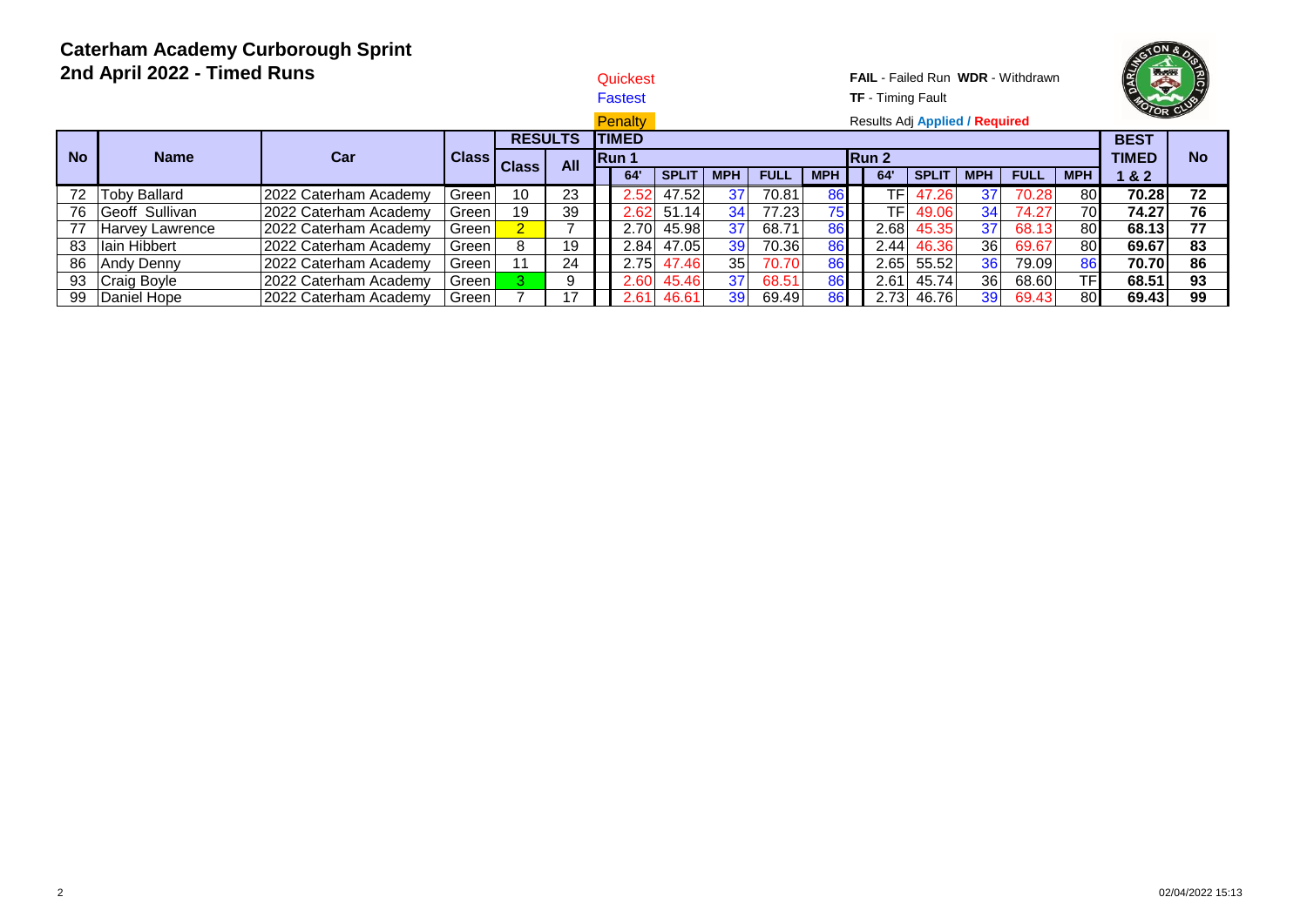| 美<br><b>TF</b> - Timing Fault<br><b>Fastest</b><br>Penalty<br>Results Adj Applied / Required<br><b>RESULTS</b><br><b>BEST</b><br>Car<br><b>TIMED</b><br>Name<br><b>Class</b><br>Run 3<br><b>No</b><br><b>Class</b><br><b>All</b><br><b>FULL</b><br>64'<br><b>SPLIT</b><br><b>MPH</b><br><b>MPH</b><br><b>FULL</b><br>36<br>80<br><b>Edward Cozzi</b><br>White<br>$\overline{5}$<br>$5\overline{)}$<br>2.44<br>66.70<br>66.70<br>3<br>2022 Caterham Academy<br>44.21<br>2.57<br>36<br>80<br>$\overline{4}$<br><b>Duncan Mallett</b><br>2022 Caterham Academy<br>$\overline{4}$<br>$\overline{4}$<br>44.25<br>66.07<br>66.07<br>White<br>$\overline{\text{TF}}$<br>TF<br>FAIL<br>$5\phantom{.0}$<br><b>Tony Jenner</b><br>2022 Caterham Academy<br>11<br>$\overline{20}$<br>2.60<br>29.12<br>69.01<br>White<br>$\overline{34}$<br>35<br>86<br>$6\phantom{a}$<br>$\overline{18}$<br>2.68<br>48.11<br>71.16<br>James McCullough<br>2022 Caterham Academy<br>White<br>71.16<br>2.57<br>36<br>65.99<br>86<br>65.99<br>8<br><b>Ben Timmons</b><br>2022 Caterham Academy<br>3<br>3<br>43.98<br>White<br>45<br>34<br>80<br>$\overline{13}$<br>23<br>54.09<br>79.57<br>79.57<br>Craig Jarvis<br>2022 Caterham Academy<br>White<br>2.57<br>23<br>14<br>46.56<br>36<br>86<br><b>Robert Kennerley</b><br>2022 Caterham Academy<br>White<br>14<br>2.66<br>69.27<br>69.27<br>$\overline{2}$<br>$\overline{2}$<br>2.62<br>36<br>65.75<br>86<br>65.75<br>17<br>Matt Larbey<br>2022 Caterham Academy<br>White<br>43.73<br>37<br>80<br>18<br>$\overline{21}$<br>38<br>2.84<br>48.47<br>72.06<br>72.06<br>Nicholas Thompson<br>2022 Caterham Academy<br>White<br>86<br>$\overline{21}$<br>$\,8\,$<br>12<br>2.52<br>45.39<br>40<br>FAIL<br>68.33<br>Richard Harris<br>2022 Caterham Academy<br>White<br>46<br><b>WDR</b><br><b>WDR</b><br><b>WDR</b><br>$\overline{22}$<br>Lyonel Tollemache<br>$\overline{24}$<br><b>WDR</b><br><b>WDR</b><br>2022 Caterham Academy<br>White<br>16<br>$\overline{28}$<br>10<br>2.71<br>46.17<br>36<br>80<br>Nick Bryant<br>2022 Caterham Academy<br>White<br>68.74<br>68.74<br>19<br>35<br>80<br>33<br>White<br>2.66<br>48.53<br>40<br>71.51<br>Hugo Fitzgerald<br>2022 Caterham Academy<br>71.51<br>$\overline{21}$<br>37<br>$\overline{36}$<br>$\overline{12}$<br>2.53<br>46.12<br>69.13<br>86<br>69.13<br><b>Charles Rawlins</b><br>2022 Caterham Academy<br>White<br>$\overline{7}$<br>39<br>80<br>67.99<br>44<br>White<br>10<br>45.80<br>67.99<br><b>Robert Lowe</b><br>2022 Caterham Academy<br>2.73<br>$\overline{\text{TF}}$<br>$\overline{9}$<br>15<br>TF<br>49<br><b>Graham Finlayson</b><br>2.62<br>39.44<br>68.72<br>68.72<br>2022 Caterham Academy<br>White<br>$\overline{27}$<br>37<br>80<br>63<br>Charles Hazelwood<br>2022 Caterham Academy<br>White<br>16<br>2.71<br>47.24<br>70.29<br>70.29<br>$\overline{25}$<br>$\overline{\text{TF}}$<br>65<br>15<br><b>TF</b><br>69.54<br>69.54<br>Solomon Rogers<br>White<br>2.65<br>8.61<br>2022 Caterham Academy<br>66<br>31<br>36<br>80<br><b>Oliver Kibblewhite</b><br>17<br>2.50<br>47.52<br>70.77<br>2022 Caterham Academy<br>White<br>70.77 |                 |
|-----------------------------------------------------------------------------------------------------------------------------------------------------------------------------------------------------------------------------------------------------------------------------------------------------------------------------------------------------------------------------------------------------------------------------------------------------------------------------------------------------------------------------------------------------------------------------------------------------------------------------------------------------------------------------------------------------------------------------------------------------------------------------------------------------------------------------------------------------------------------------------------------------------------------------------------------------------------------------------------------------------------------------------------------------------------------------------------------------------------------------------------------------------------------------------------------------------------------------------------------------------------------------------------------------------------------------------------------------------------------------------------------------------------------------------------------------------------------------------------------------------------------------------------------------------------------------------------------------------------------------------------------------------------------------------------------------------------------------------------------------------------------------------------------------------------------------------------------------------------------------------------------------------------------------------------------------------------------------------------------------------------------------------------------------------------------------------------------------------------------------------------------------------------------------------------------------------------------------------------------------------------------------------------------------------------------------------------------------------------------------------------------------------------------------------------------------------------------------------------------------------------------------------------------------------------------------------------------------------------------------------------------------------------------------------------------------------------------------------------------------------------------------------------------------------------------------------------------------------------------------------------------------------------------------------------------------------------------------------------------------------------------------------------------------------------------------------------------------------------------|-----------------|
|                                                                                                                                                                                                                                                                                                                                                                                                                                                                                                                                                                                                                                                                                                                                                                                                                                                                                                                                                                                                                                                                                                                                                                                                                                                                                                                                                                                                                                                                                                                                                                                                                                                                                                                                                                                                                                                                                                                                                                                                                                                                                                                                                                                                                                                                                                                                                                                                                                                                                                                                                                                                                                                                                                                                                                                                                                                                                                                                                                                                                                                                                                                       |                 |
|                                                                                                                                                                                                                                                                                                                                                                                                                                                                                                                                                                                                                                                                                                                                                                                                                                                                                                                                                                                                                                                                                                                                                                                                                                                                                                                                                                                                                                                                                                                                                                                                                                                                                                                                                                                                                                                                                                                                                                                                                                                                                                                                                                                                                                                                                                                                                                                                                                                                                                                                                                                                                                                                                                                                                                                                                                                                                                                                                                                                                                                                                                                       |                 |
|                                                                                                                                                                                                                                                                                                                                                                                                                                                                                                                                                                                                                                                                                                                                                                                                                                                                                                                                                                                                                                                                                                                                                                                                                                                                                                                                                                                                                                                                                                                                                                                                                                                                                                                                                                                                                                                                                                                                                                                                                                                                                                                                                                                                                                                                                                                                                                                                                                                                                                                                                                                                                                                                                                                                                                                                                                                                                                                                                                                                                                                                                                                       |                 |
|                                                                                                                                                                                                                                                                                                                                                                                                                                                                                                                                                                                                                                                                                                                                                                                                                                                                                                                                                                                                                                                                                                                                                                                                                                                                                                                                                                                                                                                                                                                                                                                                                                                                                                                                                                                                                                                                                                                                                                                                                                                                                                                                                                                                                                                                                                                                                                                                                                                                                                                                                                                                                                                                                                                                                                                                                                                                                                                                                                                                                                                                                                                       | <b>No</b>       |
|                                                                                                                                                                                                                                                                                                                                                                                                                                                                                                                                                                                                                                                                                                                                                                                                                                                                                                                                                                                                                                                                                                                                                                                                                                                                                                                                                                                                                                                                                                                                                                                                                                                                                                                                                                                                                                                                                                                                                                                                                                                                                                                                                                                                                                                                                                                                                                                                                                                                                                                                                                                                                                                                                                                                                                                                                                                                                                                                                                                                                                                                                                                       |                 |
|                                                                                                                                                                                                                                                                                                                                                                                                                                                                                                                                                                                                                                                                                                                                                                                                                                                                                                                                                                                                                                                                                                                                                                                                                                                                                                                                                                                                                                                                                                                                                                                                                                                                                                                                                                                                                                                                                                                                                                                                                                                                                                                                                                                                                                                                                                                                                                                                                                                                                                                                                                                                                                                                                                                                                                                                                                                                                                                                                                                                                                                                                                                       | $\mathbf{3}$    |
|                                                                                                                                                                                                                                                                                                                                                                                                                                                                                                                                                                                                                                                                                                                                                                                                                                                                                                                                                                                                                                                                                                                                                                                                                                                                                                                                                                                                                                                                                                                                                                                                                                                                                                                                                                                                                                                                                                                                                                                                                                                                                                                                                                                                                                                                                                                                                                                                                                                                                                                                                                                                                                                                                                                                                                                                                                                                                                                                                                                                                                                                                                                       | 4               |
|                                                                                                                                                                                                                                                                                                                                                                                                                                                                                                                                                                                                                                                                                                                                                                                                                                                                                                                                                                                                                                                                                                                                                                                                                                                                                                                                                                                                                                                                                                                                                                                                                                                                                                                                                                                                                                                                                                                                                                                                                                                                                                                                                                                                                                                                                                                                                                                                                                                                                                                                                                                                                                                                                                                                                                                                                                                                                                                                                                                                                                                                                                                       | $\overline{5}$  |
|                                                                                                                                                                                                                                                                                                                                                                                                                                                                                                                                                                                                                                                                                                                                                                                                                                                                                                                                                                                                                                                                                                                                                                                                                                                                                                                                                                                                                                                                                                                                                                                                                                                                                                                                                                                                                                                                                                                                                                                                                                                                                                                                                                                                                                                                                                                                                                                                                                                                                                                                                                                                                                                                                                                                                                                                                                                                                                                                                                                                                                                                                                                       | $6\phantom{a}$  |
|                                                                                                                                                                                                                                                                                                                                                                                                                                                                                                                                                                                                                                                                                                                                                                                                                                                                                                                                                                                                                                                                                                                                                                                                                                                                                                                                                                                                                                                                                                                                                                                                                                                                                                                                                                                                                                                                                                                                                                                                                                                                                                                                                                                                                                                                                                                                                                                                                                                                                                                                                                                                                                                                                                                                                                                                                                                                                                                                                                                                                                                                                                                       | 8               |
|                                                                                                                                                                                                                                                                                                                                                                                                                                                                                                                                                                                                                                                                                                                                                                                                                                                                                                                                                                                                                                                                                                                                                                                                                                                                                                                                                                                                                                                                                                                                                                                                                                                                                                                                                                                                                                                                                                                                                                                                                                                                                                                                                                                                                                                                                                                                                                                                                                                                                                                                                                                                                                                                                                                                                                                                                                                                                                                                                                                                                                                                                                                       | $\overline{13}$ |
|                                                                                                                                                                                                                                                                                                                                                                                                                                                                                                                                                                                                                                                                                                                                                                                                                                                                                                                                                                                                                                                                                                                                                                                                                                                                                                                                                                                                                                                                                                                                                                                                                                                                                                                                                                                                                                                                                                                                                                                                                                                                                                                                                                                                                                                                                                                                                                                                                                                                                                                                                                                                                                                                                                                                                                                                                                                                                                                                                                                                                                                                                                                       | 14              |
|                                                                                                                                                                                                                                                                                                                                                                                                                                                                                                                                                                                                                                                                                                                                                                                                                                                                                                                                                                                                                                                                                                                                                                                                                                                                                                                                                                                                                                                                                                                                                                                                                                                                                                                                                                                                                                                                                                                                                                                                                                                                                                                                                                                                                                                                                                                                                                                                                                                                                                                                                                                                                                                                                                                                                                                                                                                                                                                                                                                                                                                                                                                       | 17              |
|                                                                                                                                                                                                                                                                                                                                                                                                                                                                                                                                                                                                                                                                                                                                                                                                                                                                                                                                                                                                                                                                                                                                                                                                                                                                                                                                                                                                                                                                                                                                                                                                                                                                                                                                                                                                                                                                                                                                                                                                                                                                                                                                                                                                                                                                                                                                                                                                                                                                                                                                                                                                                                                                                                                                                                                                                                                                                                                                                                                                                                                                                                                       | $\overline{18}$ |
|                                                                                                                                                                                                                                                                                                                                                                                                                                                                                                                                                                                                                                                                                                                                                                                                                                                                                                                                                                                                                                                                                                                                                                                                                                                                                                                                                                                                                                                                                                                                                                                                                                                                                                                                                                                                                                                                                                                                                                                                                                                                                                                                                                                                                                                                                                                                                                                                                                                                                                                                                                                                                                                                                                                                                                                                                                                                                                                                                                                                                                                                                                                       | $\overline{21}$ |
|                                                                                                                                                                                                                                                                                                                                                                                                                                                                                                                                                                                                                                                                                                                                                                                                                                                                                                                                                                                                                                                                                                                                                                                                                                                                                                                                                                                                                                                                                                                                                                                                                                                                                                                                                                                                                                                                                                                                                                                                                                                                                                                                                                                                                                                                                                                                                                                                                                                                                                                                                                                                                                                                                                                                                                                                                                                                                                                                                                                                                                                                                                                       | $\overline{22}$ |
|                                                                                                                                                                                                                                                                                                                                                                                                                                                                                                                                                                                                                                                                                                                                                                                                                                                                                                                                                                                                                                                                                                                                                                                                                                                                                                                                                                                                                                                                                                                                                                                                                                                                                                                                                                                                                                                                                                                                                                                                                                                                                                                                                                                                                                                                                                                                                                                                                                                                                                                                                                                                                                                                                                                                                                                                                                                                                                                                                                                                                                                                                                                       | 28              |
|                                                                                                                                                                                                                                                                                                                                                                                                                                                                                                                                                                                                                                                                                                                                                                                                                                                                                                                                                                                                                                                                                                                                                                                                                                                                                                                                                                                                                                                                                                                                                                                                                                                                                                                                                                                                                                                                                                                                                                                                                                                                                                                                                                                                                                                                                                                                                                                                                                                                                                                                                                                                                                                                                                                                                                                                                                                                                                                                                                                                                                                                                                                       | 33              |
|                                                                                                                                                                                                                                                                                                                                                                                                                                                                                                                                                                                                                                                                                                                                                                                                                                                                                                                                                                                                                                                                                                                                                                                                                                                                                                                                                                                                                                                                                                                                                                                                                                                                                                                                                                                                                                                                                                                                                                                                                                                                                                                                                                                                                                                                                                                                                                                                                                                                                                                                                                                                                                                                                                                                                                                                                                                                                                                                                                                                                                                                                                                       | 36              |
|                                                                                                                                                                                                                                                                                                                                                                                                                                                                                                                                                                                                                                                                                                                                                                                                                                                                                                                                                                                                                                                                                                                                                                                                                                                                                                                                                                                                                                                                                                                                                                                                                                                                                                                                                                                                                                                                                                                                                                                                                                                                                                                                                                                                                                                                                                                                                                                                                                                                                                                                                                                                                                                                                                                                                                                                                                                                                                                                                                                                                                                                                                                       | 44              |
|                                                                                                                                                                                                                                                                                                                                                                                                                                                                                                                                                                                                                                                                                                                                                                                                                                                                                                                                                                                                                                                                                                                                                                                                                                                                                                                                                                                                                                                                                                                                                                                                                                                                                                                                                                                                                                                                                                                                                                                                                                                                                                                                                                                                                                                                                                                                                                                                                                                                                                                                                                                                                                                                                                                                                                                                                                                                                                                                                                                                                                                                                                                       | 49              |
|                                                                                                                                                                                                                                                                                                                                                                                                                                                                                                                                                                                                                                                                                                                                                                                                                                                                                                                                                                                                                                                                                                                                                                                                                                                                                                                                                                                                                                                                                                                                                                                                                                                                                                                                                                                                                                                                                                                                                                                                                                                                                                                                                                                                                                                                                                                                                                                                                                                                                                                                                                                                                                                                                                                                                                                                                                                                                                                                                                                                                                                                                                                       | 63              |
|                                                                                                                                                                                                                                                                                                                                                                                                                                                                                                                                                                                                                                                                                                                                                                                                                                                                                                                                                                                                                                                                                                                                                                                                                                                                                                                                                                                                                                                                                                                                                                                                                                                                                                                                                                                                                                                                                                                                                                                                                                                                                                                                                                                                                                                                                                                                                                                                                                                                                                                                                                                                                                                                                                                                                                                                                                                                                                                                                                                                                                                                                                                       | 65              |
|                                                                                                                                                                                                                                                                                                                                                                                                                                                                                                                                                                                                                                                                                                                                                                                                                                                                                                                                                                                                                                                                                                                                                                                                                                                                                                                                                                                                                                                                                                                                                                                                                                                                                                                                                                                                                                                                                                                                                                                                                                                                                                                                                                                                                                                                                                                                                                                                                                                                                                                                                                                                                                                                                                                                                                                                                                                                                                                                                                                                                                                                                                                       | 66              |
| $\overline{71}$<br>$\overline{20}$<br>36<br>47.94<br>34<br>80<br>71.64<br>David Proctor<br>2022 Caterham Academy<br>White<br>2.65<br>71.64                                                                                                                                                                                                                                                                                                                                                                                                                                                                                                                                                                                                                                                                                                                                                                                                                                                                                                                                                                                                                                                                                                                                                                                                                                                                                                                                                                                                                                                                                                                                                                                                                                                                                                                                                                                                                                                                                                                                                                                                                                                                                                                                                                                                                                                                                                                                                                                                                                                                                                                                                                                                                                                                                                                                                                                                                                                                                                                                                                            | $\overline{71}$ |
| $\overline{75}$<br>Michael (Mikey) Clark<br>$\overline{22}$<br>39<br>36<br>72.25<br>80<br>2022 Caterham Academy<br>White<br>2.41<br>48.98<br>72.25                                                                                                                                                                                                                                                                                                                                                                                                                                                                                                                                                                                                                                                                                                                                                                                                                                                                                                                                                                                                                                                                                                                                                                                                                                                                                                                                                                                                                                                                                                                                                                                                                                                                                                                                                                                                                                                                                                                                                                                                                                                                                                                                                                                                                                                                                                                                                                                                                                                                                                                                                                                                                                                                                                                                                                                                                                                                                                                                                                    | 80              |
| $\overline{\mathsf{TF}}$<br>TF<br>$\overline{22}$<br>32.76<br>69.27<br>69.25<br>87<br>Henry Littlejohn<br>2022 Caterham Academy<br>White<br>13<br>2.70                                                                                                                                                                                                                                                                                                                                                                                                                                                                                                                                                                                                                                                                                                                                                                                                                                                                                                                                                                                                                                                                                                                                                                                                                                                                                                                                                                                                                                                                                                                                                                                                                                                                                                                                                                                                                                                                                                                                                                                                                                                                                                                                                                                                                                                                                                                                                                                                                                                                                                                                                                                                                                                                                                                                                                                                                                                                                                                                                                | $\overline{87}$ |
| $\overline{6}$<br>$\overline{8}$<br><b>TF</b><br>$\overline{\text{TF}}$<br>88<br><b>Ryan Wilby</b><br>White<br>2.76<br>17.88<br>67.72<br>67.43<br>2022 Caterham Academy<br>80<br>89                                                                                                                                                                                                                                                                                                                                                                                                                                                                                                                                                                                                                                                                                                                                                                                                                                                                                                                                                                                                                                                                                                                                                                                                                                                                                                                                                                                                                                                                                                                                                                                                                                                                                                                                                                                                                                                                                                                                                                                                                                                                                                                                                                                                                                                                                                                                                                                                                                                                                                                                                                                                                                                                                                                                                                                                                                                                                                                                   | 88<br>89        |
| 37<br>65.49<br><b>Tom McEwing</b><br>2.65<br>43.81<br>65.49<br>2022 Caterham Academy<br>White<br>$\blacktriangleleft$<br>1<br>75<br>28<br>46.67<br>37<br>70.51                                                                                                                                                                                                                                                                                                                                                                                                                                                                                                                                                                                                                                                                                                                                                                                                                                                                                                                                                                                                                                                                                                                                                                                                                                                                                                                                                                                                                                                                                                                                                                                                                                                                                                                                                                                                                                                                                                                                                                                                                                                                                                                                                                                                                                                                                                                                                                                                                                                                                                                                                                                                                                                                                                                                                                                                                                                                                                                                                        | $\overline{2}$  |
| $\overline{2}$<br><b>Matthias Steeg</b><br>2022 Caterham Academy<br>$\overline{12}$<br>2.76<br>70.51<br>Green<br>32<br>48.03<br>37<br>80<br>10<br>Simon Smith<br>2022 Caterham Academy<br>15<br>2.55<br>72.32<br>70.96                                                                                                                                                                                                                                                                                                                                                                                                                                                                                                                                                                                                                                                                                                                                                                                                                                                                                                                                                                                                                                                                                                                                                                                                                                                                                                                                                                                                                                                                                                                                                                                                                                                                                                                                                                                                                                                                                                                                                                                                                                                                                                                                                                                                                                                                                                                                                                                                                                                                                                                                                                                                                                                                                                                                                                                                                                                                                                | 10              |
| Green<br>36<br>$\overline{7}$<br>80<br>67.03<br>11<br>Ravi Patel<br>2022 Caterham Academy<br>$\overline{2}$<br>2.45<br>44.41<br>67.03<br>Green                                                                                                                                                                                                                                                                                                                                                                                                                                                                                                                                                                                                                                                                                                                                                                                                                                                                                                                                                                                                                                                                                                                                                                                                                                                                                                                                                                                                                                                                                                                                                                                                                                                                                                                                                                                                                                                                                                                                                                                                                                                                                                                                                                                                                                                                                                                                                                                                                                                                                                                                                                                                                                                                                                                                                                                                                                                                                                                                                                        | 11              |
| 21<br>43<br>34<br>80<br>75.00<br>15<br><b>Stephen Trinder</b><br>2022 Caterham Academy<br>2.85<br>51.01<br>75.00<br>Green                                                                                                                                                                                                                                                                                                                                                                                                                                                                                                                                                                                                                                                                                                                                                                                                                                                                                                                                                                                                                                                                                                                                                                                                                                                                                                                                                                                                                                                                                                                                                                                                                                                                                                                                                                                                                                                                                                                                                                                                                                                                                                                                                                                                                                                                                                                                                                                                                                                                                                                                                                                                                                                                                                                                                                                                                                                                                                                                                                                             | 15              |
| $\overline{22}$<br>44<br>34<br>80<br>75.43<br>19<br>William Jarvis<br>2022 Caterham Academy<br>2.74<br>50.86<br>75.43<br>Green                                                                                                                                                                                                                                                                                                                                                                                                                                                                                                                                                                                                                                                                                                                                                                                                                                                                                                                                                                                                                                                                                                                                                                                                                                                                                                                                                                                                                                                                                                                                                                                                                                                                                                                                                                                                                                                                                                                                                                                                                                                                                                                                                                                                                                                                                                                                                                                                                                                                                                                                                                                                                                                                                                                                                                                                                                                                                                                                                                                        | 19              |
| 35<br>20<br>James Emson<br>33<br>80<br>2022 Caterham Academy<br>16<br>2.53<br>47.72<br>70.96<br>Green<br>70.96                                                                                                                                                                                                                                                                                                                                                                                                                                                                                                                                                                                                                                                                                                                                                                                                                                                                                                                                                                                                                                                                                                                                                                                                                                                                                                                                                                                                                                                                                                                                                                                                                                                                                                                                                                                                                                                                                                                                                                                                                                                                                                                                                                                                                                                                                                                                                                                                                                                                                                                                                                                                                                                                                                                                                                                                                                                                                                                                                                                                        | $\overline{20}$ |
| 35<br>$\overline{23}$<br>$\overline{18}$<br>40<br>2.58<br>48.89<br>72.74<br>$\overline{80}$<br>72.74<br>Gary Cross<br>2022 Caterham Academy<br>Green                                                                                                                                                                                                                                                                                                                                                                                                                                                                                                                                                                                                                                                                                                                                                                                                                                                                                                                                                                                                                                                                                                                                                                                                                                                                                                                                                                                                                                                                                                                                                                                                                                                                                                                                                                                                                                                                                                                                                                                                                                                                                                                                                                                                                                                                                                                                                                                                                                                                                                                                                                                                                                                                                                                                                                                                                                                                                                                                                                  | $\overline{23}$ |
| <b>WDR</b><br><b>WDR</b><br>24<br>23<br>46<br><b>WDR</b><br><b>WDR</b><br><b>WDR</b><br>Mike Weightman<br>2022 Caterham Academy<br>Green                                                                                                                                                                                                                                                                                                                                                                                                                                                                                                                                                                                                                                                                                                                                                                                                                                                                                                                                                                                                                                                                                                                                                                                                                                                                                                                                                                                                                                                                                                                                                                                                                                                                                                                                                                                                                                                                                                                                                                                                                                                                                                                                                                                                                                                                                                                                                                                                                                                                                                                                                                                                                                                                                                                                                                                                                                                                                                                                                                              | 24              |
| 29<br>3<br>9<br>2.63<br>46.36<br>33<br>68.96<br>86<br>67.93<br>Rrutuj Patki<br>2022 Caterham Academy<br>Green                                                                                                                                                                                                                                                                                                                                                                                                                                                                                                                                                                                                                                                                                                                                                                                                                                                                                                                                                                                                                                                                                                                                                                                                                                                                                                                                                                                                                                                                                                                                                                                                                                                                                                                                                                                                                                                                                                                                                                                                                                                                                                                                                                                                                                                                                                                                                                                                                                                                                                                                                                                                                                                                                                                                                                                                                                                                                                                                                                                                         | 29              |
| 35<br>$\overline{31}$<br>29<br>86<br>70.57<br>Andrew Bailey<br>13<br>2.86<br>47.46<br>70.57<br>2022 Caterham Academy<br>Green                                                                                                                                                                                                                                                                                                                                                                                                                                                                                                                                                                                                                                                                                                                                                                                                                                                                                                                                                                                                                                                                                                                                                                                                                                                                                                                                                                                                                                                                                                                                                                                                                                                                                                                                                                                                                                                                                                                                                                                                                                                                                                                                                                                                                                                                                                                                                                                                                                                                                                                                                                                                                                                                                                                                                                                                                                                                                                                                                                                         | 31              |
| 18<br>36<br>80<br>42<br>8<br>2.70<br>46.36<br>69.38<br>68.96<br>Neil Warnock<br>2022 Caterham Academy<br>Green                                                                                                                                                                                                                                                                                                                                                                                                                                                                                                                                                                                                                                                                                                                                                                                                                                                                                                                                                                                                                                                                                                                                                                                                                                                                                                                                                                                                                                                                                                                                                                                                                                                                                                                                                                                                                                                                                                                                                                                                                                                                                                                                                                                                                                                                                                                                                                                                                                                                                                                                                                                                                                                                                                                                                                                                                                                                                                                                                                                                        | 42              |
| 26<br>55<br>2.66<br>35<br>$\overline{80}$<br>69.54<br><b>Guy Crossman</b><br>2022 Caterham Academy<br>11<br>46.56<br>69.54<br>Green                                                                                                                                                                                                                                                                                                                                                                                                                                                                                                                                                                                                                                                                                                                                                                                                                                                                                                                                                                                                                                                                                                                                                                                                                                                                                                                                                                                                                                                                                                                                                                                                                                                                                                                                                                                                                                                                                                                                                                                                                                                                                                                                                                                                                                                                                                                                                                                                                                                                                                                                                                                                                                                                                                                                                                                                                                                                                                                                                                                   | 55              |
| 36<br>86<br>57<br>$\overline{19}$<br>$\overline{41}$<br>2.53<br>50.07<br>74.37<br>72.78<br><b>Brijesh Patel</b><br>2022 Caterham Academy<br>Green                                                                                                                                                                                                                                                                                                                                                                                                                                                                                                                                                                                                                                                                                                                                                                                                                                                                                                                                                                                                                                                                                                                                                                                                                                                                                                                                                                                                                                                                                                                                                                                                                                                                                                                                                                                                                                                                                                                                                                                                                                                                                                                                                                                                                                                                                                                                                                                                                                                                                                                                                                                                                                                                                                                                                                                                                                                                                                                                                                     | 57              |
| $\overline{37}$<br>37<br>80<br>71.84<br>60<br><b>Mark Soden</b><br>2022 Caterham Academy<br>$\overline{17}$<br>2.44<br>47.91<br>71.89<br>Green                                                                                                                                                                                                                                                                                                                                                                                                                                                                                                                                                                                                                                                                                                                                                                                                                                                                                                                                                                                                                                                                                                                                                                                                                                                                                                                                                                                                                                                                                                                                                                                                                                                                                                                                                                                                                                                                                                                                                                                                                                                                                                                                                                                                                                                                                                                                                                                                                                                                                                                                                                                                                                                                                                                                                                                                                                                                                                                                                                        | 60              |
| 68<br>14<br>2.77<br>46.17<br>37<br>68.83<br>80<br>68.56<br>Darren Butler<br>2022 Caterham Academy<br>6<br>Green                                                                                                                                                                                                                                                                                                                                                                                                                                                                                                                                                                                                                                                                                                                                                                                                                                                                                                                                                                                                                                                                                                                                                                                                                                                                                                                                                                                                                                                                                                                                                                                                                                                                                                                                                                                                                                                                                                                                                                                                                                                                                                                                                                                                                                                                                                                                                                                                                                                                                                                                                                                                                                                                                                                                                                                                                                                                                                                                                                                                       | 68              |
| $\overline{7}$<br>17<br>36<br>80<br>70<br>Green<br>45.88<br>68.85<br>68.85<br>Simon Sabin<br>2022 Caterham Academy<br>2.61                                                                                                                                                                                                                                                                                                                                                                                                                                                                                                                                                                                                                                                                                                                                                                                                                                                                                                                                                                                                                                                                                                                                                                                                                                                                                                                                                                                                                                                                                                                                                                                                                                                                                                                                                                                                                                                                                                                                                                                                                                                                                                                                                                                                                                                                                                                                                                                                                                                                                                                                                                                                                                                                                                                                                                                                                                                                                                                                                                                            | 70              |